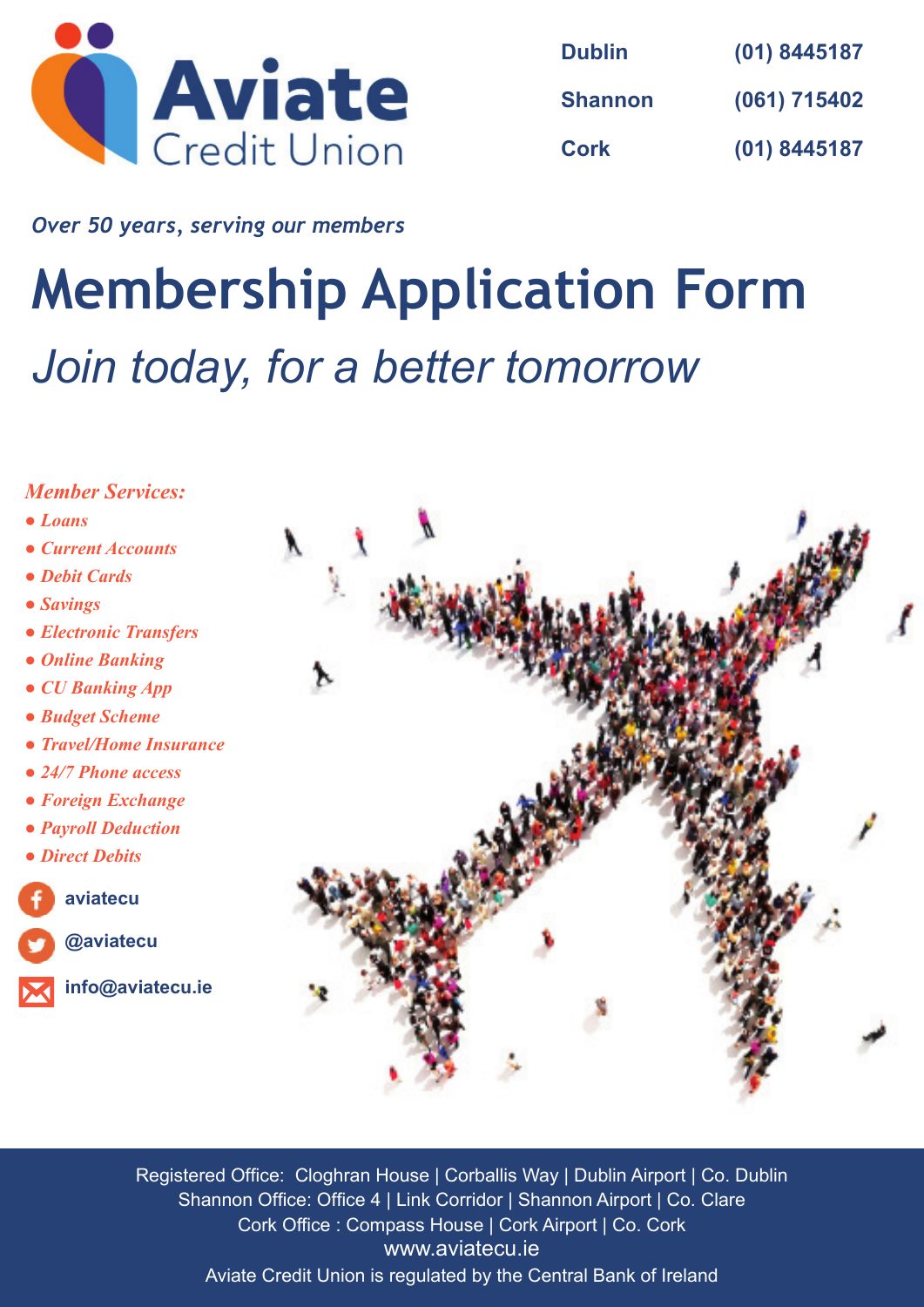# **Credit Union Common Bond - How to Join?**

To be eligible to join Aviate Credit Union you must be within our Common Bond (the element that all Credit Union members have '*in common')* i.e. satisfy one of the criteria listed below.

The Common Bond is as follows:

- Persons being employed or residing within Dublin, Cork and Shannon airport complexes (the 'Designated Areas');
- All employees (present or future) of companies outside the Designated Areas whose employees were within the Common Bond prior to 29th September 2011;
- Persons having retired from employment within the Designated Areas;
- Persons who are members of the same household as, and are a member of the family of, another person who is a member of the Credit Union and who has a direct Common Bond with those other members;
- All those who are currently members of the Credit Union but not those currently classified as non-qualifying members as under Section 17(4) of the Credit Union Act, 1997 (as amended).
- Persons residing or working in the following area: Hampstead Avenue, Courtlands Estate, Griffith Avenue, Gracepark Road, Richmond Road, Cian Park, Lr. Drumcondra Road, Clonliffe Road, Jones's Road, via Royal Canal, Whitworth Road, Prospect Road, Claremont Court, via Cemetary Wall to Botanic Road, Washerwomen's Hill, Ballymun Road to Hamstead Avenue;
- Persons who held membership with Drumcondra and District Credit Union Limited as at 1st July 2020.

### **Getting Started**

We require one from each of the following categories to get your Credit Union Account activated

- **1. Completed Membership Form** Fill in all sections on the application form and sign where you see an  $\bm{X}$  .
- **2. Attach the following:**

 **Proof of Identification**

- **Current Valid Passport**
- **Current Valid Driving Licence**
- **National Identity Card**

 **Proof of Address (dated within 6 months) Utility Bill Bank Statement** 

**Government Dept. document**

 **Proof of PPS No. DPS Card Payslip Revenue Documentation**

 **Proof of Common Bond Airport Identification** *(if applicable)* **Payslip**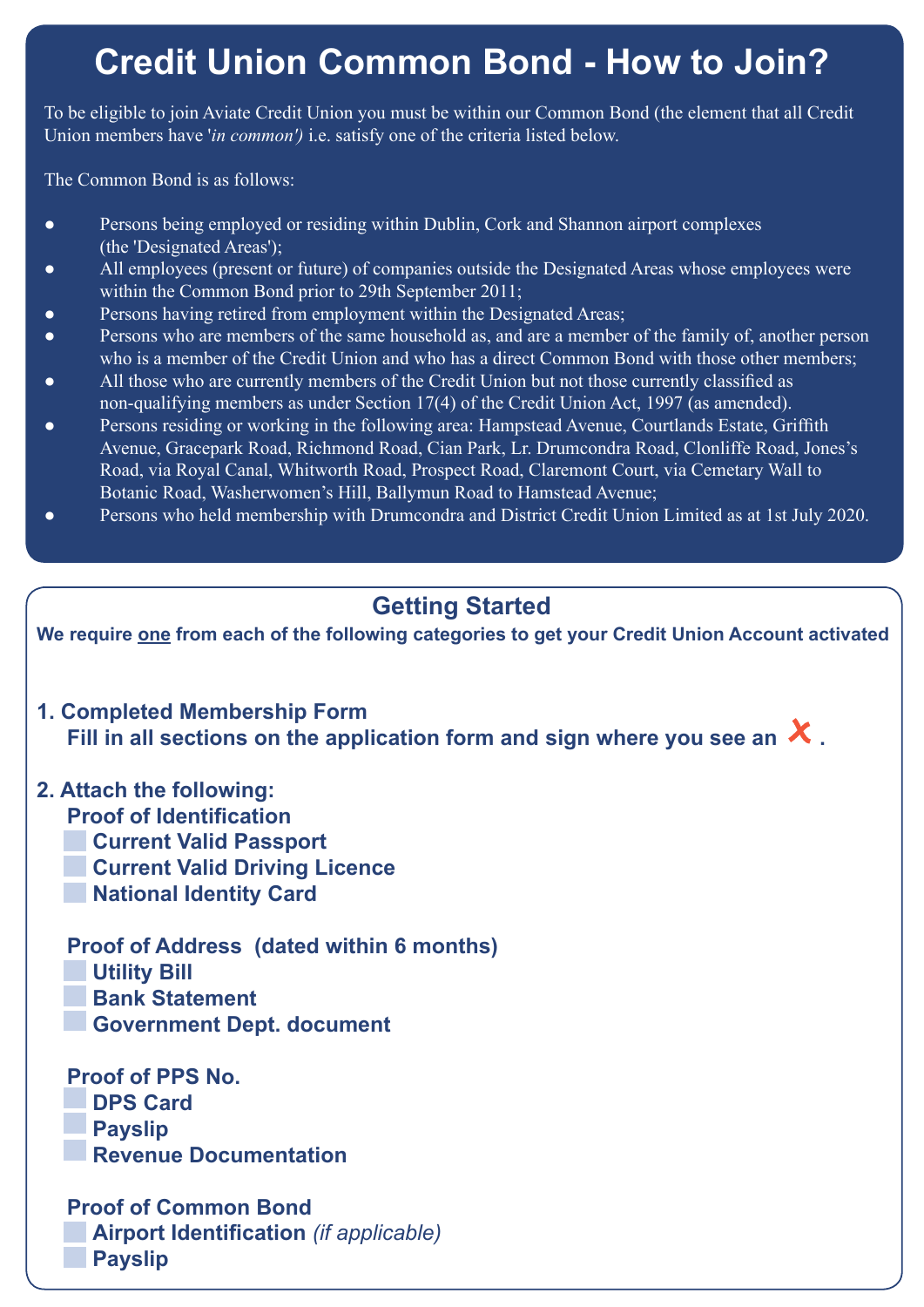**A/C No. OFFICE USE ONLY** 

*Car No.* OFFICE USE ONLY

# **Membership Application Form**





| <b>PERSONAL DETAILS</b><br>Miss/Ms<br>Female<br>Mrs<br>Male<br>Mr                                                                                                                                |
|--------------------------------------------------------------------------------------------------------------------------------------------------------------------------------------------------|
| Name:                                                                                                                                                                                            |
| Home Address:<br>Date of Birth:                                                                                                                                                                  |
| PPSN:                                                                                                                                                                                            |
| Marital Status:                                                                                                                                                                                  |
| Previous Address (if less than 3 years at above)<br>Nationality:                                                                                                                                 |
| Daytime Contact No.                                                                                                                                                                              |
| Mobile No:                                                                                                                                                                                       |
|                                                                                                                                                                                                  |
| Email address:                                                                                                                                                                                   |
| <b>EMPLOYMENT DETAILS</b><br>Staff No.:<br>Employed<br>Self Employed                                                                                                                             |
| Homemaker<br>Other (Specify)<br>Unemployed<br>Student<br>Retired                                                                                                                                 |
| <b>Employers Name:</b><br>Occupation:                                                                                                                                                            |
| <b>Employers Address:</b>                                                                                                                                                                        |
| Date Joined:<br>Permanent Full/Part time<br>Temporary<br>Contract                                                                                                                                |
| Payment Method: Payroll Deduction<br><b>Direct Debit</b><br><b>Standing Order</b>                                                                                                                |
|                                                                                                                                                                                                  |
| <b>FAMILY MEMBERSHIP</b><br>Please note you <b>MUST</b> reside at the same address as the sponsoring member.<br>Photo Identification and Address confirmation must be supplied in respect of the |
| <b>Sponsoring member.</b><br>Sponsors Name:                                                                                                                                                      |
| Sponsors Account no.:<br>Relationship:                                                                                                                                                           |
|                                                                                                                                                                                                  |
| Sponsors Signature:                                                                                                                                                                              |
| <b>ELECTRONIC FUNDS TRANSFER</b>                                                                                                                                                                 |
| I would like the facility of Electronic Funds Transfer made available to me, and I give permission for the bank statement supplied to be<br>used as verification of my bank account details.     |
| IBAN:                                                                                                                                                                                            |
| BIC:<br><b>Bank Name:</b><br><b>Account Name:</b>                                                                                                                                                |
| <b>Bank Address:</b>                                                                                                                                                                             |
| Applicants Signature:                                                                                                                                                                            |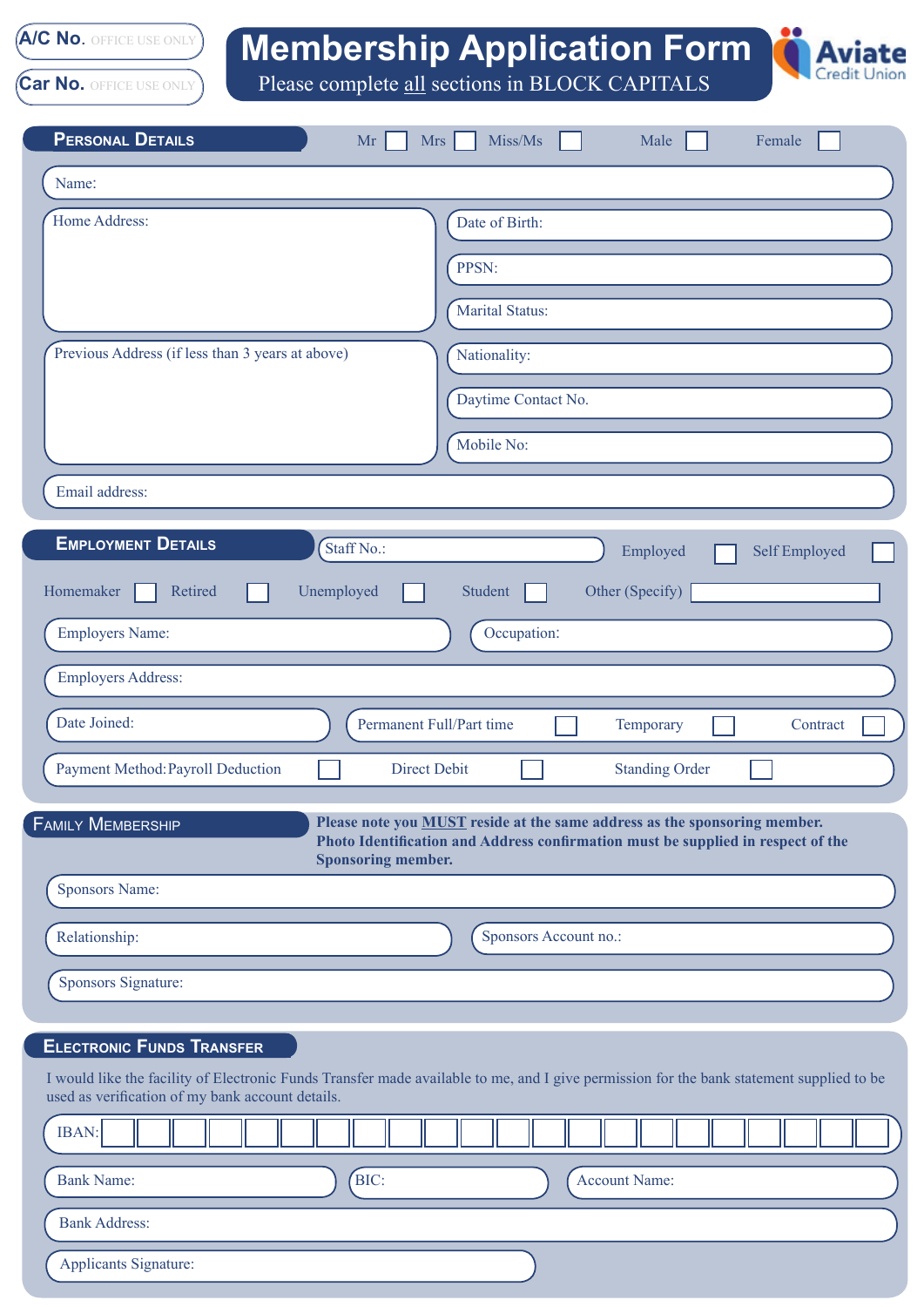**Ticket costs €1.02 weekly €2.03 fortnightly €4.41 monthly**

## Credit Union Car Draw



**Opt-In - I would like to participate in the Car Draw lottery scheme. I agree to be bound by the rules of the scheme below.** 

Applicants Signature:

#### **Car Draw Terms & Conditions**

aviatecu.ie *i* Aviate

**Nomination of Beneficiary -** *I hereby nominate the following:*

1. The Car Draw & Lottery Scheme ("the Scheme") is non-profit making and is solely for the benefit of the members of the Scheme. The Scheme is managed in a transparent and clear manner with the appropriate systems and controls in place. It complies with s. 108 of the Credit Union Act 1997 and other applicable legislation; 2. The Scheme is open to all members of Aviate Credit Union ("the Credit Union") (excluding staff, volunteers, directors & board oversight members) aged 18 years or over, subject to the payment of the relevant subscription; 3. The Scheme will hold a draw each month, on a date as determined by the Credit Union. All draws will be held publicly in one of the Credit Union offices or any other location as determined by the Credit Union. Notice of dates and location of draws will be updated on the Credit Union website; 4. In order to be entered into the draw, members must give their written consent by way of Entry Form. Members must pay a monthly subscription, one month in arrears. It is the responsibility of the member to fund the Scheme by way of any of the Credit Union's multiple forms of payment systems. The amount of the subscription will be set by the Board of Directors ("the board") from time to time. Changes to subscription and Terms & Conditions will be notified "by post or by notice in our branches or by notice on the Credit Union website or by notice through the Credit Union's social media platforms or all or any of these methods"; 5. Members can enter each draw multiple times, provided that the Entry Form is completed & subscription is paid for each entry; 6. The grand prize for each monthly draw will be a car. The make and model of the car will be at the sole discretion of the board. There will be no cash alternative. Further prizes by way of cars and/or cash may be given away each month at the sole discretion of the Credit Union and if the funds of the Scheme permit; 7. All prizes that are supplied to the Credit Union will be subject to any additional terms and conditions of that supplier of the prize. The Credit Union is no way liable for any issue arising out of those terms and conditions or any breach arising therefrom; 8. The first entry drawn at random from all entries received by the closing date will win the grand prize. If there is a runner up prize, the next entry drawn will win the runner up prize; 9. A member of the Management Team will supervise each draw. The decision of the board is final. In the event of unforeseen circumstances, the Credit Union reserves the right to substitute the prize for an alternative of equal or greater value. No correspondence will be entered into; 10. The winners will be notified by post within 28 days of the draw. The winner must claim the prize within 28 days of receipt of notification of the prize. If the prize is unclaimed after this time, it lapses and the Credit Union reserves the right to offer the prize to a substitute winner selected in accordance with these rules; 11. With the winner's consent, their name will be made available to those who request it, in writing, to Aviate Credit Union, Cloghran House, Corballis Way, Dublin Airport within ten (10) weeks after the draw and enclose a stamped addressed envelope; 12. Members of all draws are recorded & held in the Credit Union office in accordance with applicable Data Protection legislation and regulations; 13. By joining the scheme, all winners will be deemed to have consented to the publishing of their name and address region on the Credit Union's marketing platforms (website/ social media/ newsletters and any other publications made from time to time). The winners may be asked to consent to partake in publicity arising from the draw; 14. By joining the Scheme, all entrants will be deemed to have accepted and be bound by the rules of the Scheme and consent to the transfer of their personal data to the Credit Union for the purposes of the administration of this Scheme and any other purpose to which the entrant has consented; 15. Any tax liabilities arising from the winning of a prize will be the responsibility of the winner of the prize; 16. In the event that a member has accumulated arrears greater than 6 weeks on any Credit Union financial commitment, the member will not be entered into any further draws until the account has been rectified; 17. The Scheme will be conducted by the Credit Union on a breakeven basis. Any surplus as at 30th of September in a particular year will be dispersed by the following 31st of January by way of further draws as determined by the Credit Union. In the event of insufficient support (resulting in insufficient funds) by members of the Credit Union, the Scheme may be suspended or discontinued on reasonable notice to members. In that event, the remaining funds shall only be dispersed to the participants of the Scheme at that time and the method of such dispersal shall be decided by the board; 18.The financial accounts and systems of control governing the Scheme will be audited annually by the Internal Auditors and/or the Statutory Auditor appointed to the Credit Union. The Scheme will be accounted for in accordance with the applicable financial reporting standards; 19. The Board of Directors decision is final in relation to the interpretation and application of these rules and terms and conditions and there will be no appeal; 20. The draw can be terminated, suspended or discontinued at any stage for no reason or any reason that the board deems fit; 21.By entering the Scheme, each entrant agrees to release and hold Aviate Credit Union and/or any subsidiary and/or holding companies, their employees, officers, directors, servants, agents and representatives, harmless from any and all losses, damages, rights, claims and actions of any kind including, without limitation, personal injury, death, property damage, either directly or indirectly related to or arising from the Scheme or from acceptance, possession, misuse or use of any prize; 22.These terms and conditions shall be governed by Irish law and the courts of the Republic of Ireland shall have exclusive jurisdiction.

| $\bullet$ interest of $\bullet$ is the total to the $\bullet$ interest $\bullet$ is not the policity.                                                                                                                                                                                                                                                                                                                                                                                                                       |                                        |                                                                                                                                        |
|-----------------------------------------------------------------------------------------------------------------------------------------------------------------------------------------------------------------------------------------------------------------------------------------------------------------------------------------------------------------------------------------------------------------------------------------------------------------------------------------------------------------------------|----------------------------------------|----------------------------------------------------------------------------------------------------------------------------------------|
| <b>NAME</b>                                                                                                                                                                                                                                                                                                                                                                                                                                                                                                                 | <b>ADDRESS (IF DIFFERENT TO ABOVE)</b> | <b>RELATIONSHIP</b>                                                                                                                    |
|                                                                                                                                                                                                                                                                                                                                                                                                                                                                                                                             |                                        | To become entitled to such property in the Credit Union (whether savings, loans, insurances with the exception of Death Benefit Rider, |
| if applicable, or otherwise), not exceeding the limit of the amount for the time being authorised by law which I may have at the time<br>of my death. Note under section 21 (4) of the Credit Union Act 1997, a nomination shall not be revocable or variable by the will of the<br>nominator or by any codicil to his / her will. Under section 21(6) of the Credit Union Act 1997, the marriage of a member of a Credit<br>Union shall operate as a revocation of any nomination made by him/her before his/her marriage. |                                        |                                                                                                                                        |
| <b>Applicants Signature:</b>                                                                                                                                                                                                                                                                                                                                                                                                                                                                                                | Date:                                  |                                                                                                                                        |
| Witness Signature:<br><b>Cannot be Nominee</b>                                                                                                                                                                                                                                                                                                                                                                                                                                                                              | Date:                                  |                                                                                                                                        |
| <b>Witness Print Name:</b>                                                                                                                                                                                                                                                                                                                                                                                                                                                                                                  |                                        |                                                                                                                                        |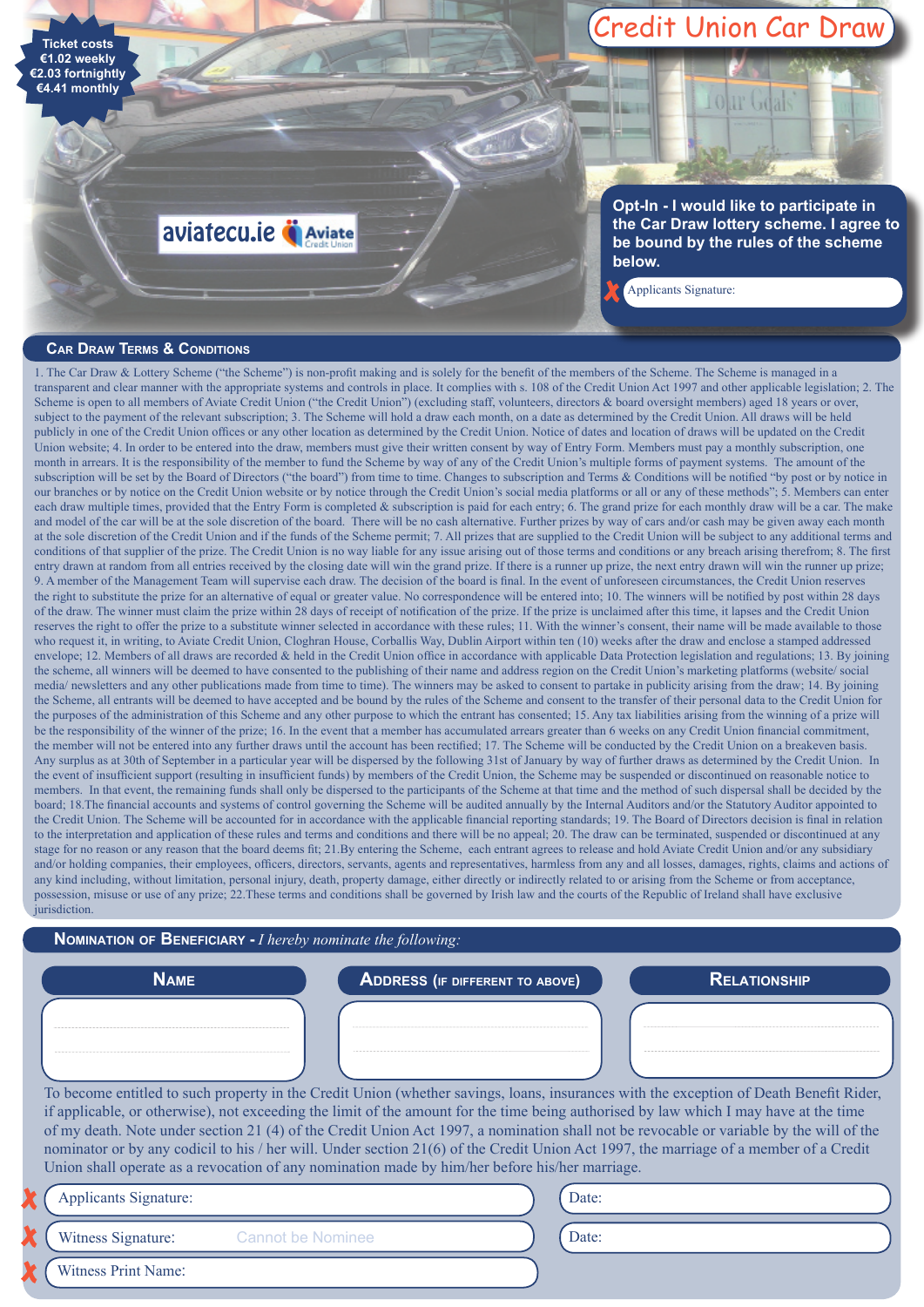#### **Supplementary Membership Declaration**

| All Credit Unions are obliged to comply with the legislation that Government has enacted to combat money laundering and the financing<br>of terrorism. This legislation is called the 'Criminal Justice (Money Laundering & Terrorist Financing) Act, 2010' and the 'Criminal Justice<br>Act, 2013. In accordance with this legislation we are required to obtain answers from all our members to the following questions.<br>Please tick the relevant boxes below. An explanation of terms is available above. Please tick the relevant box to answer the<br>following questions:                                                                                                                                                                                                                                                                                                                                                                  |                                                     |
|-----------------------------------------------------------------------------------------------------------------------------------------------------------------------------------------------------------------------------------------------------------------------------------------------------------------------------------------------------------------------------------------------------------------------------------------------------------------------------------------------------------------------------------------------------------------------------------------------------------------------------------------------------------------------------------------------------------------------------------------------------------------------------------------------------------------------------------------------------------------------------------------------------------------------------------------------------|-----------------------------------------------------|
| 1. Are you a Politically Exposed Person as defined in Section 37 (10) of the Criminal Justice (Money Laundering & Terrorist Financing)<br>Yes $\Box$ No $\Box$<br>Act, 2010?                                                                                                                                                                                                                                                                                                                                                                                                                                                                                                                                                                                                                                                                                                                                                                        |                                                     |
| If Yes, please explain why here:                                                                                                                                                                                                                                                                                                                                                                                                                                                                                                                                                                                                                                                                                                                                                                                                                                                                                                                    |                                                     |
| 2. Are you the <b>beneficial owner</b> of the funds in your account?                                                                                                                                                                                                                                                                                                                                                                                                                                                                                                                                                                                                                                                                                                                                                                                                                                                                                | Yes $\Box$ No $\Box$                                |
| If No, please explain why here:                                                                                                                                                                                                                                                                                                                                                                                                                                                                                                                                                                                                                                                                                                                                                                                                                                                                                                                     |                                                     |
| Personal<br>3. What is the purpose of the account? please tick                                                                                                                                                                                                                                                                                                                                                                                                                                                                                                                                                                                                                                                                                                                                                                                                                                                                                      | <b>Business</b><br>I I<br>1 I                       |
| 4. I will promptly notify the Credit Union of any changes in the information which I have provided and confirm that I will inform the<br>Credit Union in writing of the details of such changes and any other relevant/material information of which I may become aware at any<br>time after the date of this declaration.<br>I hereby apply for membership of, and agree to abide by the rules of Aviate Credit Union Limited, and declare that all information                                                                                                                                                                                                                                                                                                                                                                                                                                                                                    |                                                     |
| submitted on the form is true and accurate to the best of my knowledge, information and belief. I declare that I am not a member of any<br>other Credit Union other than listed as follows:                                                                                                                                                                                                                                                                                                                                                                                                                                                                                                                                                                                                                                                                                                                                                         |                                                     |
| <b>Applicants Signature:</b>                                                                                                                                                                                                                                                                                                                                                                                                                                                                                                                                                                                                                                                                                                                                                                                                                                                                                                                        | Date:                                               |
| Witness Signature:                                                                                                                                                                                                                                                                                                                                                                                                                                                                                                                                                                                                                                                                                                                                                                                                                                                                                                                                  | Date:                                               |
| TAX RESIDENCY FOR THE PURPOSES OF THE COMMON REPORTING STANDARD                                                                                                                                                                                                                                                                                                                                                                                                                                                                                                                                                                                                                                                                                                                                                                                                                                                                                     |                                                     |
| If you are <b>NOT</b> tax resident in another country, please sign below:                                                                                                                                                                                                                                                                                                                                                                                                                                                                                                                                                                                                                                                                                                                                                                                                                                                                           |                                                     |
| I wish to declare that I am not resident for tax purposes in any other country, and that if my circumstances change, I will notify the credit<br>union:                                                                                                                                                                                                                                                                                                                                                                                                                                                                                                                                                                                                                                                                                                                                                                                             |                                                     |
| Applicants Signature:                                                                                                                                                                                                                                                                                                                                                                                                                                                                                                                                                                                                                                                                                                                                                                                                                                                                                                                               | Date:                                               |
| If you <b>ARE</b> tax resident in another country, please provide your Tax Identification Number (TIN) and Country of Tax Residence                                                                                                                                                                                                                                                                                                                                                                                                                                                                                                                                                                                                                                                                                                                                                                                                                 |                                                     |
| TIN:                                                                                                                                                                                                                                                                                                                                                                                                                                                                                                                                                                                                                                                                                                                                                                                                                                                                                                                                                |                                                     |
| Country of Tax Residence:                                                                                                                                                                                                                                                                                                                                                                                                                                                                                                                                                                                                                                                                                                                                                                                                                                                                                                                           |                                                     |
| I confirm that the information provided is true and correct to the best of my knowledge, and that if my circumstances change, I will notify<br>the credit union:                                                                                                                                                                                                                                                                                                                                                                                                                                                                                                                                                                                                                                                                                                                                                                                    |                                                     |
| Applicants Signature:                                                                                                                                                                                                                                                                                                                                                                                                                                                                                                                                                                                                                                                                                                                                                                                                                                                                                                                               | Date:                                               |
| This information is being sought for the purposes of reporting obligations under the Common Reporting Standard (CRS), as provided for<br>by Section 891F of the Taxes Consolidation Act 1997. The information required to be reported under the CRS, including name,<br>address, TIN, account number, account balance and payments on the account will be provided to the Revenue Commissioners and may<br>be exchanged securely with another Competent Tax Authority in your jurisdiction of tax residence, but such information will at all times<br>be treated with the strictest confidentiality as required by the Data Protection Acts 1988 & 2003. Only data that is legally required to be<br>reported will be provided to the Revenue Commissioners. For more information on this, please speak to your credit union, contact<br>Revenue at aeoi@revenue.ie or see http://www.oecd.org/tax/transparency/automaticexchangeofinformation.htm |                                                     |
| Our Deposit Guarantee Scheme & Regulation 76 Information sheets will be provided upon account setup.                                                                                                                                                                                                                                                                                                                                                                                                                                                                                                                                                                                                                                                                                                                                                                                                                                                |                                                     |
| <b>OFFICE USE ONLY</b>                                                                                                                                                                                                                                                                                                                                                                                                                                                                                                                                                                                                                                                                                                                                                                                                                                                                                                                              |                                                     |
| Evidence of Identification<br><b>Evidence of Address</b>                                                                                                                                                                                                                                                                                                                                                                                                                                                                                                                                                                                                                                                                                                                                                                                                                                                                                            | <b>Evidence Of PPSN</b><br>Form Completed Correctly |
| Received By:                                                                                                                                                                                                                                                                                                                                                                                                                                                                                                                                                                                                                                                                                                                                                                                                                                                                                                                                        | Date:                                               |

Aviate Credit Union Limited is regulated by the Central Bank of Ireland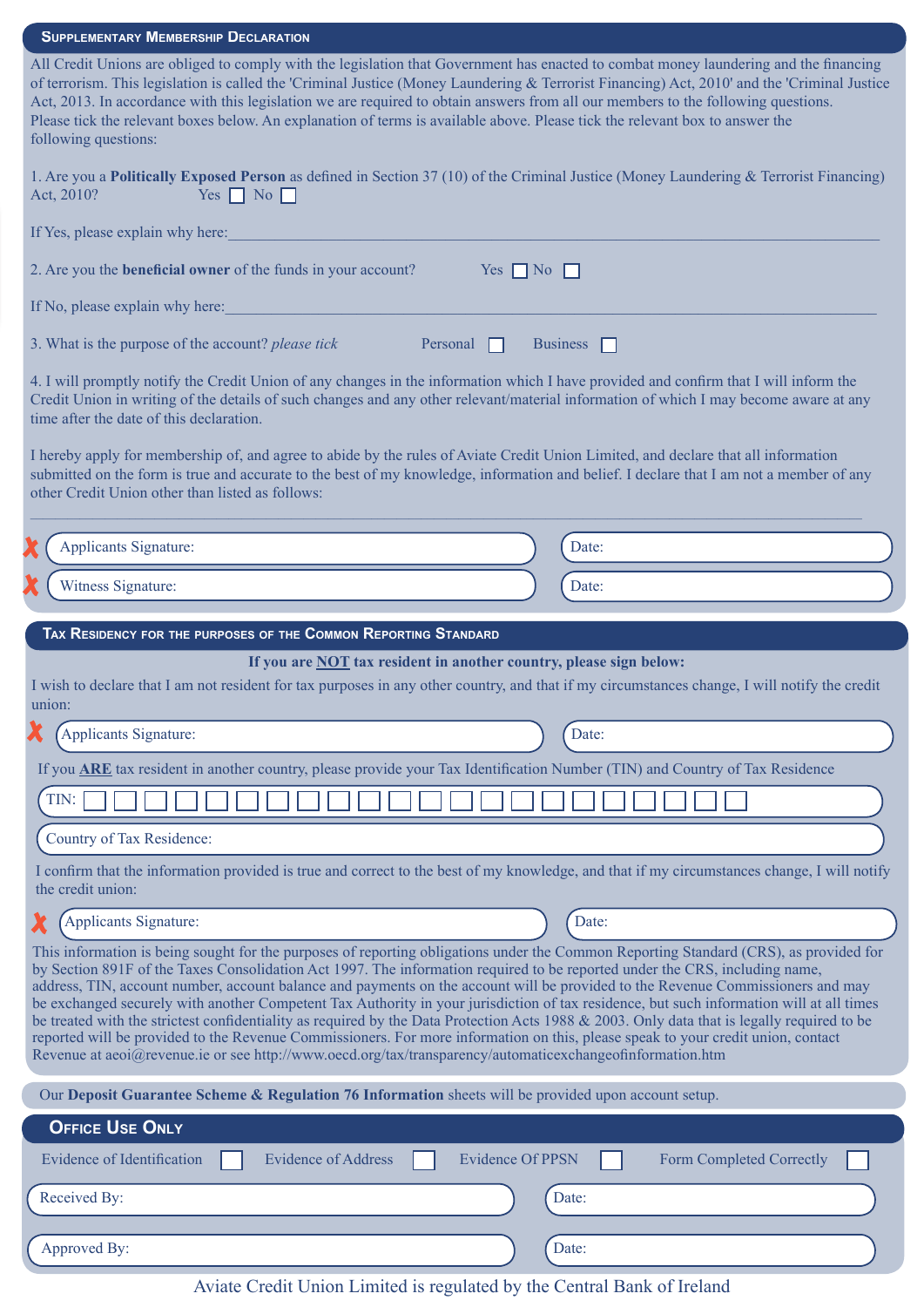#### **Data Protection Statement**

This statement describes how we process your personal information when you apply to become a member of Aviate Credit Union. Please take the time to read it carefully. This data protection statement should be read in conjunction with our data protection statement which applies to all our products and services which is available at http://www.aviatecu.ie/.

#### **You have a number of rights in relation to your information including the right to object to processing of your personal information where that processing is carried for our legitimate interests and for direct marketing.**

#### **Information about us**

The terms "we" and "our" to refer to Aviate Credit Union. We are the data controller of the personal data which you provide to us on this form.

We have appointed a Data Protection Officer (DPO) who is responsible for overseeing questions in relation to this data protection statement and our approach to privacy. The DPO can be contacted at: Data Protection Officer, Aviate Credit Union, Cloghran House, Corballis Way, Dublin Airport, Co Dublin, K67 F3X2

#### Information we process about you

The information we process about you includes information to identify you, including your contact information; your financial details/ financial circumstances; information about your transactions and use of our products and services; information about you provided by others e.g. your parent or guardian; information which you have consented to us using; and CCTV images at our branches.

#### **The purpose and legal basis for processing your information.**

We collect your personal information for a number of purposes and rely on a number of different legal bases to use your personal information.

#### **a) To enter into and perform a contract with you:**

Before you can become a member of the credit union we need to collect personal information from you in order to assess your application for membership and enter into a contract of membership with you and provide you with the benefits of membership.

We need to process your personal information in order to manage your accounts, your shares you hold in us, and products you hold with us and to assess your various applications for products and services, such as loans and budget schemes including, where applicable making decisions on your credit worthiness. We may obtain this personal information from you and in some circumstances from third parties. We may also use your personal information to arrange insurance for you as an insurance intermediary. If you choose to enter into the car draw, we will use your personal information to enter you into the car draw and where you are a winner your name will be published on our website as a winner and on our social media and other digital media channels. In addition under the rules of the car draw your name will be provided to other entrants on request, within a certain period.

#### **b) To comply with our legal obligations**

We are required to process your personal information to comply with certain legal obligations to which we are subject, including: To meet our obligations under the Credit Union Act 1997 (as amended) and other financial services legislation and codes of practice. This may involve sharing your personal information with the Central Bank, where we are required to do so and contacting you about various matters as required under the Credit Union Act 1997 (as amended) such as annual general meetings and election of officers.

Providing information to an gardai siochana, the Revenue Commissioners, the Central Bank and other enforcement agencies under various pieces of legislation to which we are subject.

To verify your personal information provided to us and to meet our legal and compliance obligations, including detecting and preventing money laundering, tax avoidance, finance of terrorism

To supply information to the Central Credit Register as required by law.

#### **c) For our legitimate business interests**

Where we process your information for our legitimate interests, we ensure that there is a fair balance between our legitimate interest and your fundamental rights and freedoms.

We may use your personal information to manage our everyday business needs, including accounting, internal reporting needs, and market research, to progress and respond to legal claims, to ensure appropriate IT security and to prevent fraud, in our legitimate interest. Our legitimate interest is the effective management of our business.

We may use your personal information to assess your creditworthiness prior to providing any funds to you by way of a loan overdraft facility or otherwise, in our legitimate interest. Our legitimate interest is to ensure financial stability of the credit union.

We may use your personal information for direct marketing purposes to advise you of products and service we feel may interest you in our legitimate interest. Our legitimate interest is to connect with our members and to inform our members of various products and services which we provide. You can opt out of the receipt of direct marketing at any time.

#### **d)With your consent**

We sometimes process sensitive personal information, such as information concerning your health when you apply for certain products or services. Where we do so we will obtain your explicit consent, This consent can by withdrawn at any time by using the contact details of the DPO set out above.

Where you consent, we will provide access to others, who you authorise, to have access to your account. This consent can be withdrawn at any time.

#### **Failure to provide information**

Where we need to collect personal data by law, or under the terms of a contract with you and you fail to provide that data when requested we may not be able to perform the contract we have or are trying to enter in to with you (for example we require certain information from you in order to fulfil our requirements under both Irish and European Anti-Money Laundering Legislation before we can allow you to become a member of the Credit Union. As such we may not be able to complete your application for membership with us but we will notify you of this at the time if this is the case.)

#### **Your information and Third Party Service Providers**

*Third Party Service Providers:* We may share your personal information with third party service providers that perform services and functions at our direction and on our behalf such as our accountants, IT service providers, printers, debt collection agencies, valuers, lawyers and other business advisors, marketing companies who carry out marketing campaigns on our behalf and providers of security and administrative services.